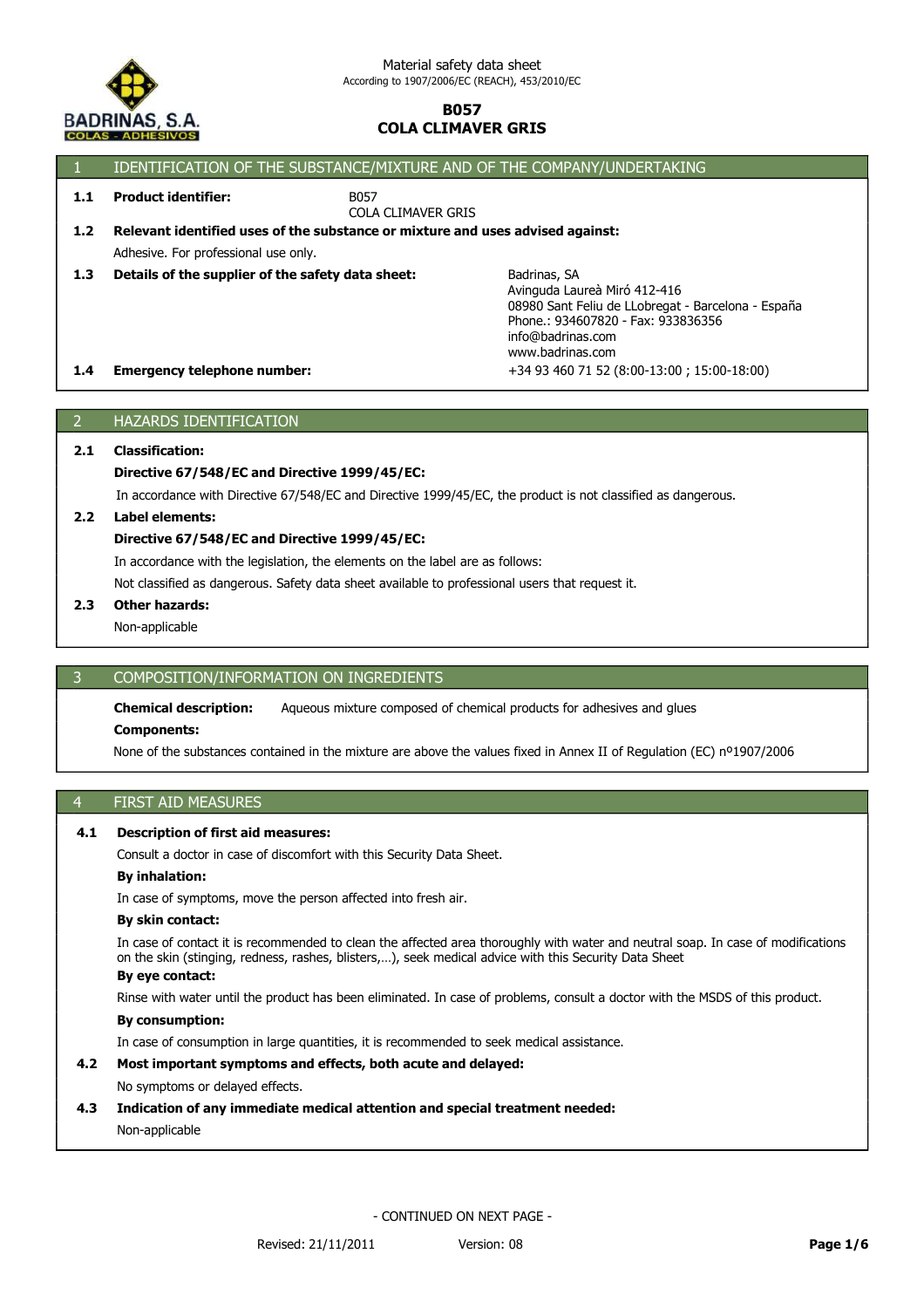

## 5 FIREFIGHTING MEASURES

#### **5.1 Extinguishing media:**

Product not inflammable, low risk of fire by the inflammability characteristics of the product in normal conditions of storage, manipulation and use. In the case of the existence of sustained combustion as a result of improper manipulation, storage or use any type of extinguishing agent can be used (ABC Powder, water,...)

#### **5.2 Special hazards arising from the substance or mixture:**

Due to its inflammable nature, the product does not present a fire risk under normal conditions of storage, manipulation and use.

#### **5.3 Advice for firefighters:**

Have available a minimum of emergency facilities or equipment (fire blankets, portable first aid kit,...) in accordance with Directive 89/654/EC.

#### **Additional provisions:**

Act in accordance with the Internal Emergency Plan and the Information Sheets on actions to take after an accident or other emergencies.

## 6 ACCIDENTAL RELEASE MEASURES

## **6.1 Personal precautions, protective equipment and emergency procedures:**

Isolate leaks provided that there is no additional risk for the people performing this task.

## **6.2 Environmental precautions:**

Product not classified as dangerous for the environment. It is not necessary to take special measures to contain the product.

## **6.3 Methods and material for containment and cleaning up:**

Do not absorb in sawdust or other combustible absorbents. For any doubt or concern related to disposal consult epigraph 13.

#### **6.4 Reference to other sections:**

See sections 8 and 13.

## 7 HANDLING AND STORAGE

## **7.1 Precautions for safe handling:**

A.- Precautions for safe manipulation

Comply with the current legislation concerning the prevention of industrial risks with regards manually handling weights. Maintain order, cleanliness and destroy using safe methods (epigraph 6).

B.- Technical recommendations for the prevention of fires and explosions

It is recommended to transfer at a slow speed to avoid the creation of electrostatic charges that could affect inflammable products. Consult epigraph 10 for conditions and materials that should be avoided.

C.- Technical recommendations to prevent ergonomic and toxicological risks

In order to minimize the risks resulting from lifting the container containing the product it is recommended to: have legs apart to achieve a stable posture, keep the object as close to the body as possible, lift the weight gradually and without shaking, and do not turn whilst lifting the weight (it is better to pivot on the feet). Do not eat or drink during the process, washing hands afterwards with suitable cleaning products.

D.- Technical recommendations to prevent environmental risks

It is not necessary to take special measures to prevent environmental risks. For more infomation see epigraph 6.2

## **7.2 Conditions for safe storage, including any incompatibilities:**

| A.- Technical measures for storage |           |
|------------------------------------|-----------|
| Minimum Temp.:                     | 5 OC      |
| Maximun Temp.:                     | 30 OC     |
| Maximum time:                      | 12 Months |

## B.- General conditions for storage

Avoid sources of heat, radiation, static electricity and contact with food

## **7.3 Specific end use(s):**

Except for the instructions already specified it is not necessary to provide any special recommendation regarding the uses of this product.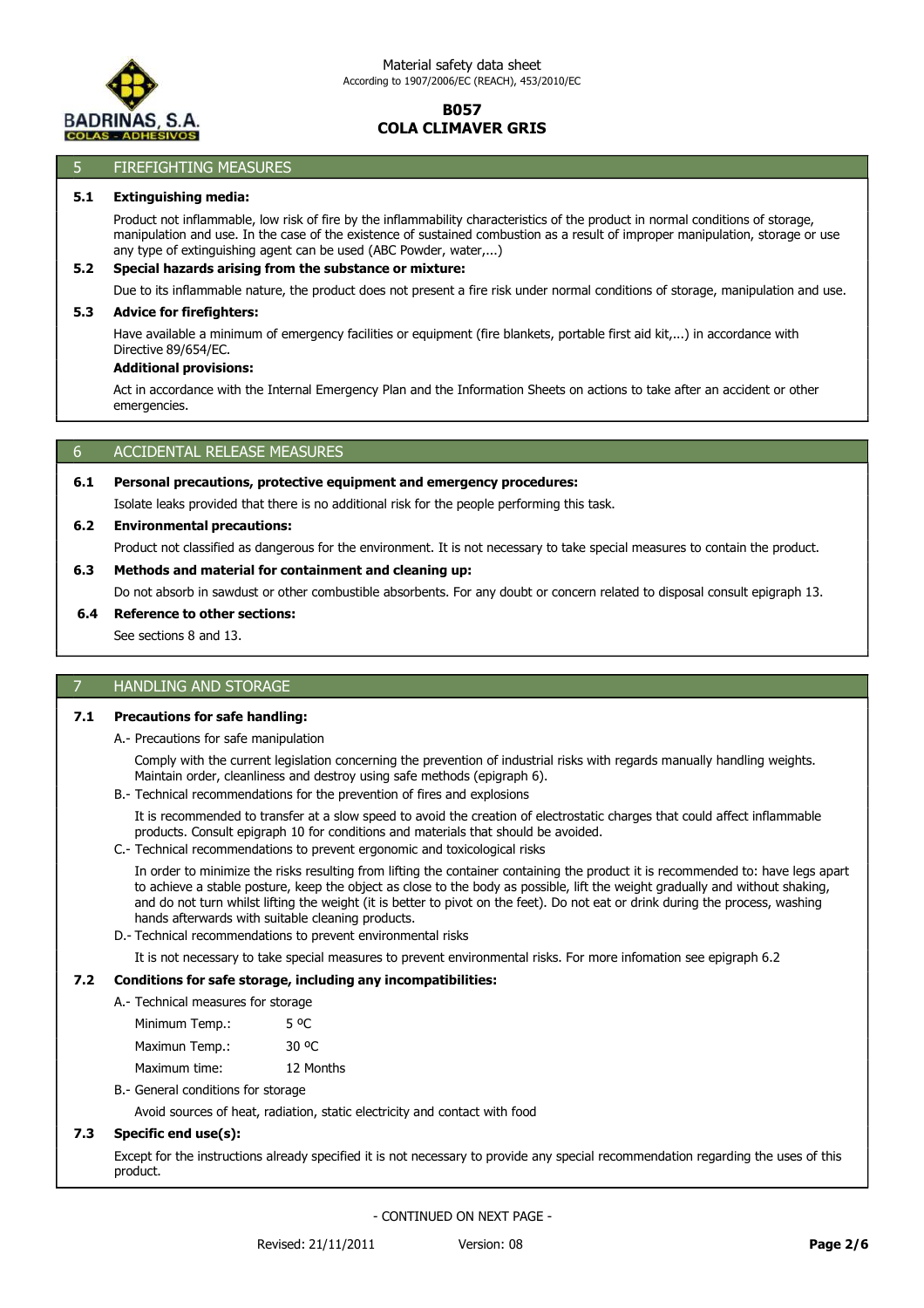

## 8 EXPOSURE CONTROLS/PERSONAL PROTECTION

## **8.1 Control parameters:**

Substances whose occupational exposure limits have to be monitored in the work environment There are no environmental limits for the substances contained in the mixture

## **8.2 Exposure controls:**

A.- General security and hygiene measures in the work place

As a preventative measure it is recommended to use basic individual protection equipment, with the corresponding "CE marking" in accordance with Directive 89/686/EC. For more information on individual protection equipment (storage, use, cleaning, maintenance, class of protection,…) consult the information leaflet provided by the manufacturer. For more infomation see epigraph 7.1.

B.- Respiratory protection

The use of protection equipment will be necessary if a mist forms or if the professional exposure limits are exceeded.

C.- Specific protection for the hands

| <b>LRP Pictogram</b>                          | <b>IPE</b>                 | <b>Labelling</b> | <b>CEN Standard</b>                                                    | <b>Remarks</b>             |
|-----------------------------------------------|----------------------------|------------------|------------------------------------------------------------------------|----------------------------|
| $\frac{m}{2}$<br>Mandatory hand<br>protection | Chemical protective gloves | CAT I            | EN 374-1:2003<br>EN 374-2:2003<br>EN 374-3:2003<br>EN 420:2003+A1:2009 | Chemical protective gloves |

D.- Ocular and facial protection

| <b>LRP Pictogram</b>         | <b>IPE</b>                                 | Labelling | <b>CEN Standard</b> | <b>Remarks</b>                          |
|------------------------------|--------------------------------------------|-----------|---------------------|-----------------------------------------|
|                              |                                            |           |                     |                                         |
| Mandatory face<br>protection | Panoramic glasses against<br>liquid splash | CAT II    | EN 166:2001         | Panoramic glasses against liquid splash |

E.- Bodily protection

| <b>LRP Pictogram</b> | <b>IPE</b>           | Labelling     | <b>CEN Standard</b>       | Remarks              |
|----------------------|----------------------|---------------|---------------------------|----------------------|
|                      | Work clothing        | <b>CAT I</b>  | EN 168:2001               | Work clothing        |
|                      | Anti-slip work shoes | <b>CAT II</b> | EN ISO 20347:2004/A1:2007 | Anti-slip work shoes |

F.- Additional emergency measures

It is not necessary to take additional emergency measures.

## **Environmental exposure controls:**

This product does not contain substances dangerous to the environment, although it is recommended not to spill it. For additional information see epigraph 7.1.D

## 9 PHYSICAL AND CHEMICAL PROPERTIES

## **9.1 Information on basic physical and chemical properties:**

For complete information see the product datasheet.

#### **Apperance:**

Odor: Characteristic Color: Grey Apperance: Pasty Physical state at 20 ºC: Liquid

## **Volatility:**

\*Not relevant due to the nature of the product, not providing information property of its dangerousness.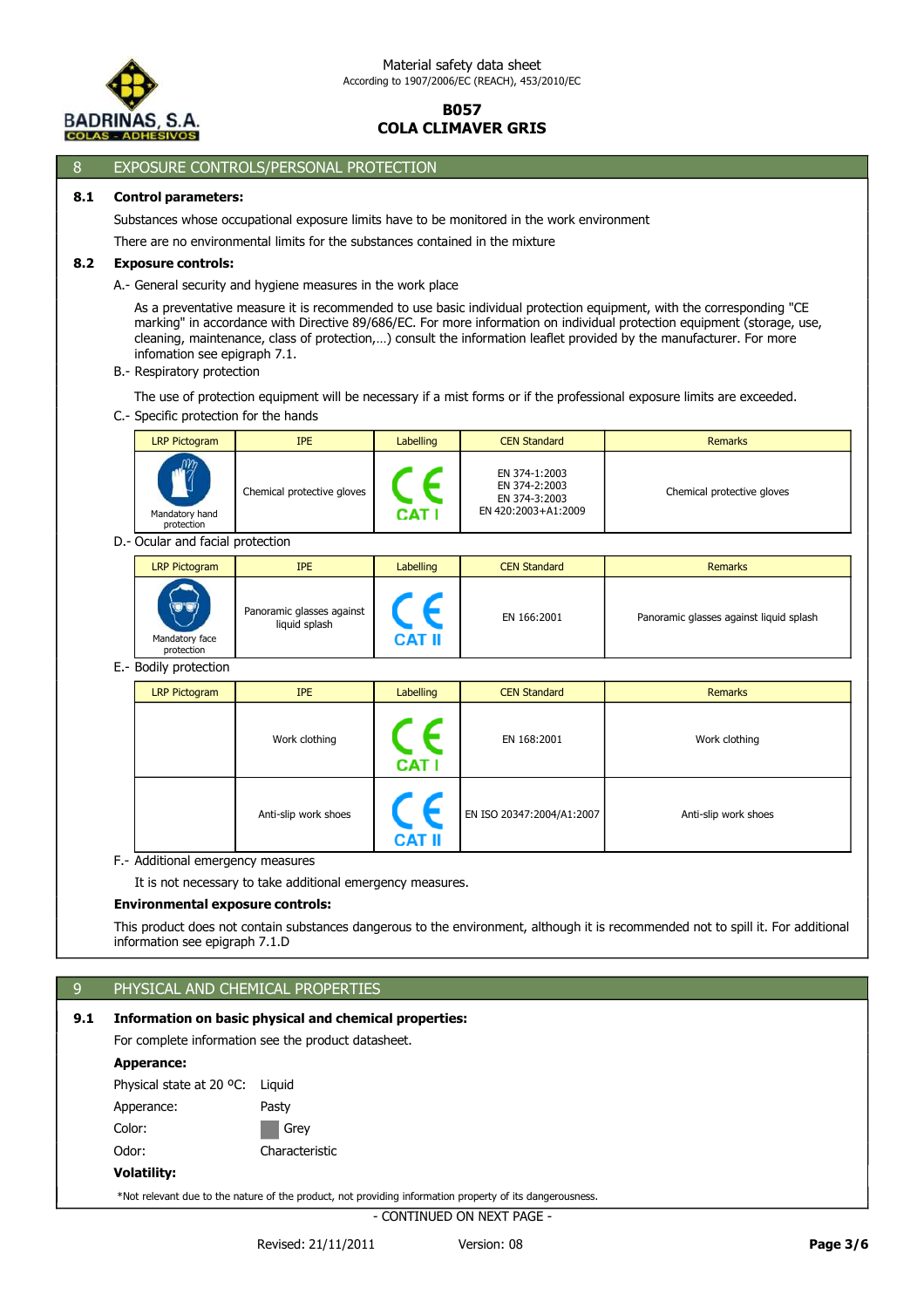

|     |                                              |                  | PHYSICAL AND CHEMICAL PROPERTIES (continue)                                                              |
|-----|----------------------------------------------|------------------|----------------------------------------------------------------------------------------------------------|
|     | Boiling point at atmospheric pressure:       |                  | 100 °C                                                                                                   |
|     | Vapour pressure at 25 °C:                    |                  | 3185 Pa                                                                                                  |
|     | Vapour pressure at 50 °C:                    |                  | 12381 Pa (12 kPa)                                                                                        |
|     | Evaporation rate at 25 °C:                   |                  | Non-applicable *                                                                                         |
|     | <b>Product description:</b>                  |                  |                                                                                                          |
|     | Density at 25 °C:                            |                  | 1130 - 1170 kg/m <sup>3</sup>                                                                            |
|     | Relative density at 25 °C:                   |                  | 1,209                                                                                                    |
|     | Dynamic viscosity at 25 °C:                  |                  | Non-applicable *                                                                                         |
|     | Kinematic viscosity at 25 °C:                |                  | Non-applicable *                                                                                         |
|     | Concentration:                               |                  | Non-applicable *                                                                                         |
| pH: |                                              |                  | $8 - 10$                                                                                                 |
|     | Vapour density at 25 °C:                     |                  | Non-applicable *                                                                                         |
|     | Partition coefficient n-octanol/water 25 °C: |                  | Non-applicable *                                                                                         |
|     | Solubility in water at 25 °C:                |                  | Non-applicable *                                                                                         |
|     | Solubility property:                         |                  | Miscible                                                                                                 |
|     | Decomposition temperature:                   |                  | Non-applicable *                                                                                         |
|     | <b>Flammability:</b>                         |                  |                                                                                                          |
|     | Flash Point:                                 | Non Flammable    |                                                                                                          |
|     | Autoignition temperature:                    |                  | Non-applicable *                                                                                         |
|     | Lower flammability limit:                    |                  | Non-applicable *                                                                                         |
|     | Upper flammability limit:                    |                  | Non-applicable *                                                                                         |
| 9.2 | <b>Other information:</b>                    |                  |                                                                                                          |
|     | Surface tension at 25 °C:                    | Non-applicable * |                                                                                                          |
|     | Refraction index:                            | Non-applicable * |                                                                                                          |
|     | <b>Volatil organic compounds:</b>            |                  |                                                                                                          |
|     |                                              |                  | With regard to Directive 1999/13/EC, this product has the following characteristics:                     |
|     | V.O.C. (Supply):                             | 0 % weight       |                                                                                                          |
|     | V.O.C. density at 25 °C:                     | Non-applicable * |                                                                                                          |
|     | Average carbon number:                       | Non-applicable * |                                                                                                          |
|     | Average molecular weight:                    | Non-applicable * |                                                                                                          |
|     |                                              |                  | *Not relevant due to the nature of the product, not providing information property of its dangerousness. |

# 10 STABILITY AND REACTIVITY

# **10.1 Reactivity:**

No hazardous reactions are expected if the following technical instructions storage of chemicals. See section 7.

## **10.2 Chemical stability:**

Chemically stable under the conditions of storage, handling and use.

## **10.3 Possibility of hazardous reactions:**

Under the conditions no hazardous reactions are expected to produce a pressure or excessive temperatures.

# **10.4 Conditions to avoid:**

|      | Shock and friction             | Contact with air | Increase in temperature | <b>Sunlight</b>       | <b>Humidity</b> |
|------|--------------------------------|------------------|-------------------------|-----------------------|-----------------|
|      | Not applicable                 | Not applicable   | Not applicable          | Not applicable        | Not applicable  |
| 10.5 | <b>Incompatible materials:</b> |                  |                         |                       |                 |
|      |                                |                  |                         |                       |                 |
|      | <b>Acids</b>                   | Water            | Combustive materials    | Combustible materials | <b>Others</b>   |
|      | Not applicable                 | Not applicable   | Not applicable          | Not applicable        | Not applicable  |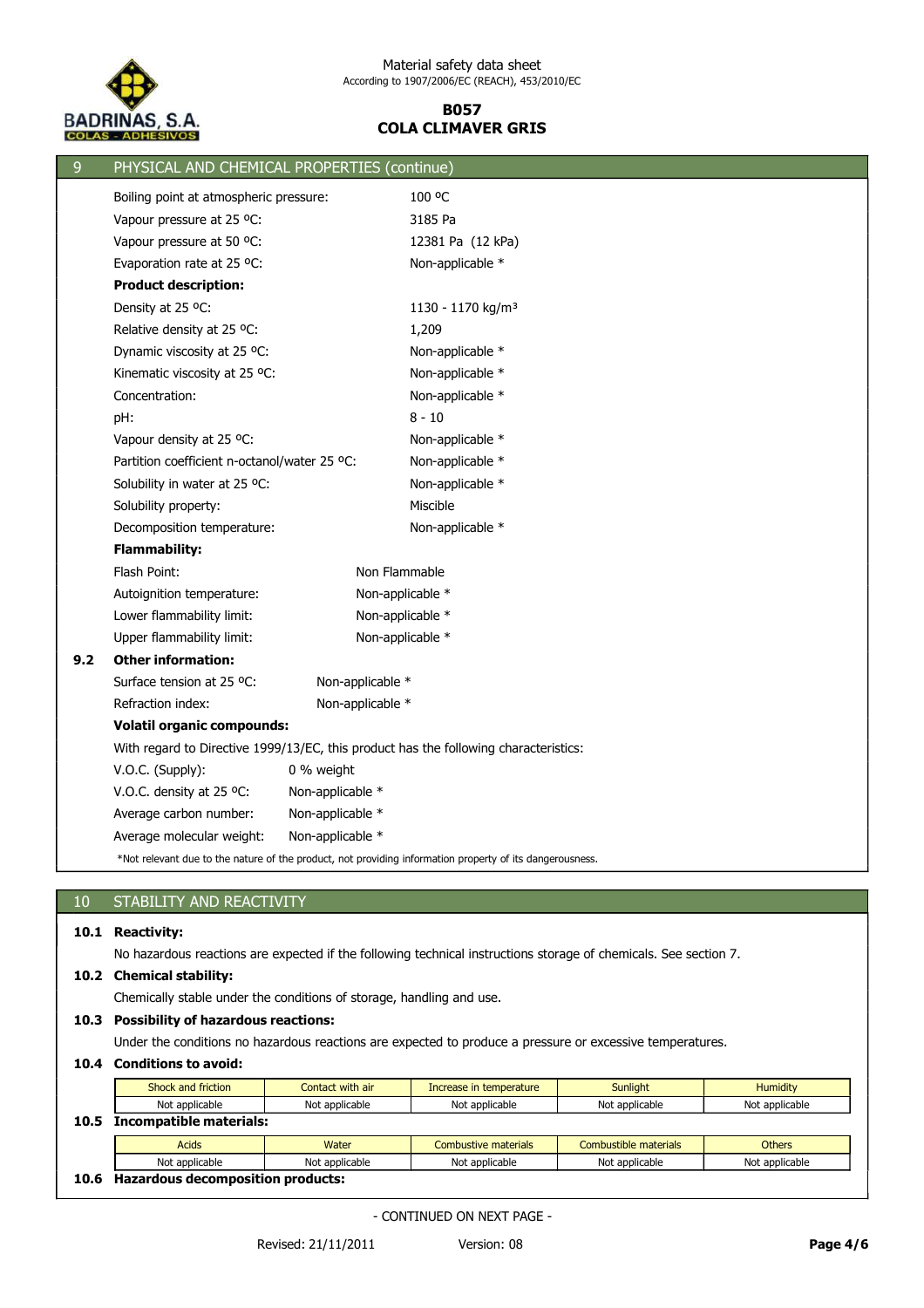

## 10 STABILITY AND REACTIVITY (continue)

See epigraph 10.3, 10.4 and 10.5 to find out the specific decomposition products. Depending on the decomposition conditions, complex mixtures of chemical substances can be released: carbon dioxide (CO2), carbon monoxide and other organic compounds.

## 11 TOXICOLOGICAL INFORMATION

## **11.1 Information on toxicological effects:**

LD50 oral > 2000 mg/kg (rat)

#### **Dangerous health implications:**

In case of exposure that is repetitive, prolonged or at concentrations higher than recommended by the occupational exposure limits, it may result in adverse effects on health depending on the means of exposure:

A.- Ingestion:

This product is composed of substances classified as not dangerous according to current information.

B- Inhalation:

This product is composed of substances classified as not dangerous according to current information.

C- Contact with the skin and the eyes:

This product is composed of substances classified as not dangerous according to current information.

D- CMR effects (carcinogenicity, mutagenicity and toxicity to reproduction):

This product is composed of substances classified as not dangerous according to current information.

#### E- Sensitizing effects:

This product is composed of substances classified as not dangerous according to current information.

- This product is composed of substances classified as not dangerous according to current information. F- Specific target organ toxicity (STOT)-time exposure:
- This product is composed of substances classified as not dangerous according to current information. G- Specific target organ toxicity (STOT)-repeated exposure:
- H- Aspiration hazard:

This product is composed of substances classified as not dangerous according to current information.

## **Specific toxicology information on the substances:**

Not available

## 12 ECOLOGICAL INFORMATION

The experimental information related to the ecotoxicological properties of the mixture itself is not available

## **12.1 Toxicity:**

Not available

- **12.2 Persistence and degradability:**
	- Not available
- **12.3 Bioaccumulative potential:**

Not available

- Not available **12.4 Mobility in soil:**
	-
- **12.5 Results of PBT and vPvB assessment:**

Non-applicable

**12.6 Other adverse effects:**

Not described

## 13 DISPOSAL CONSIDERATIONS